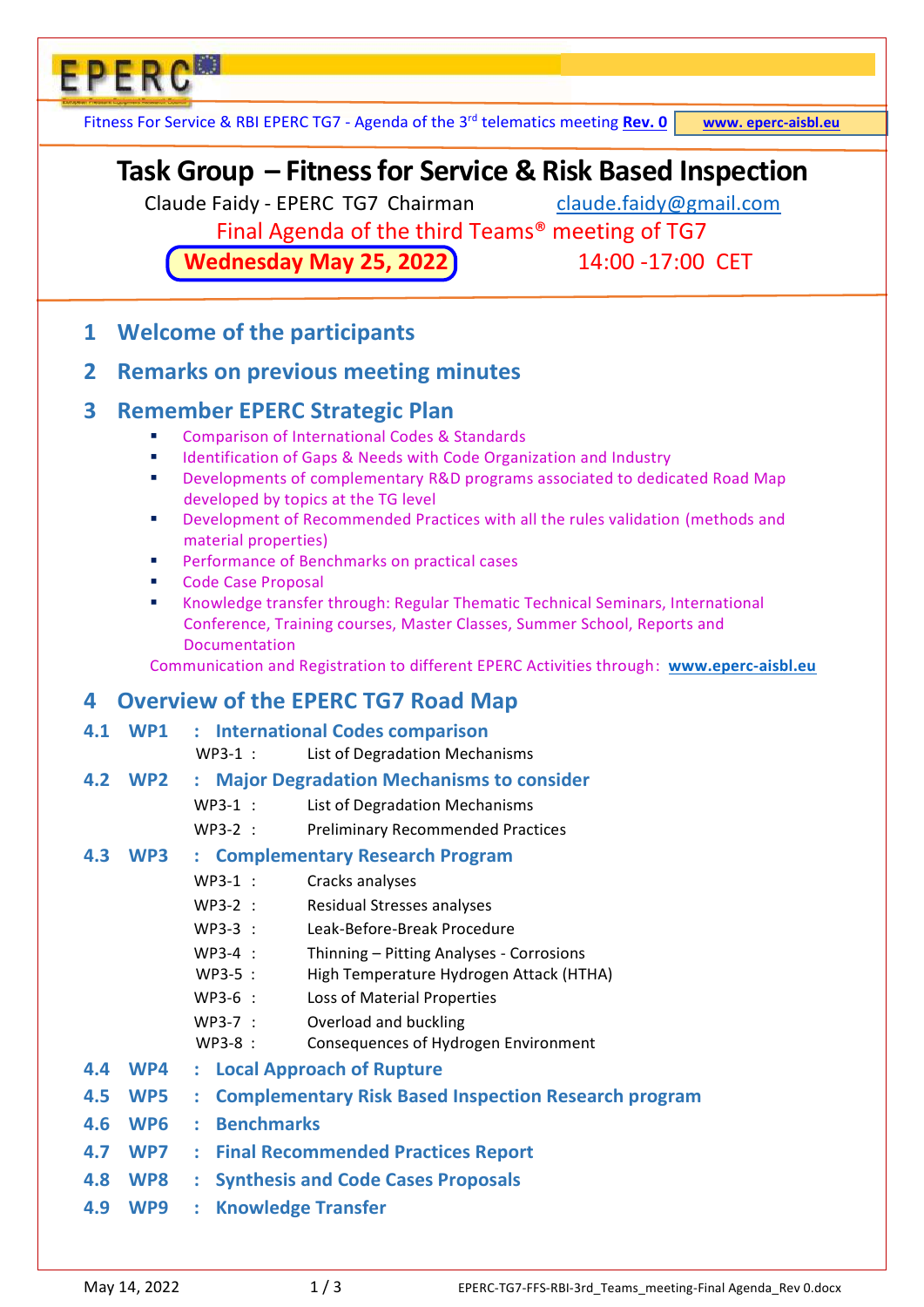# EPERC

# **5 Selected Topics for this 3nd meeting**

#### **5.1 International Codes comparison – Priority on FFS Codes**

#### 5.1.1 **FFS**:

- ASME/API : API 579/ASME FFS, ASME BPVC Section XI Appendices and Code Cases
- AFCEN: RSEM (A5) / RCC-MRx (A16)
- SNCT: CT Maintenance ESP
- BSI: R5-R6, BS 7910
- EC: FITNET, SINTAP
- AIEA: VERLIFE
- Others: JSME, KEPIC…

#### **For all of them TG7 members :**

#### **- confirm the list**

#### **- and collect the "Table of content" of the last edition (if possible…)**

5.1.2 **RBI**: ASME BPVC Sect XI Code Cases/Division 2 RIM, API 581, RIMAP, ENIQ, TWI, JSME, EN16991

#### **5.2 Degradation mechanism to consider – Priority to crack analyses**

#### 5.2.1 Cracks (from fabrication/welding/fatigue/corrosions/creep…)

- 5.2.2 Thinning- Pitting
- 5.2.3 Overloads and buckling
- 5.2.4 Loss of material properties: thermal ageing, strain ageing…

#### **For each of them a dedicated report will be prepared with:**

- Definition and Scope
- **Existing Analysis methods and criteria**
- Other particular approaches and criteria
- Associated Material Properties needed
- Methods and Material data validations: theoretical, experimental, standards…

#### **Remarks and potential contribution from each TG7 members will be collected**

5.2.5 FFS Preliminary Recommended Practices Report for all degradation mechanisms considered: 1<sup>st</sup> for crack analyses

#### *5.2.5.1 Cracks analyses*

- $\blacksquare$  K, J,  $C^*$  handbook
- **Defects interaction**
- Fatigue crack growth:  $da/dN = \Delta K_{eff} R$  ratio correction and negative R ratio crack closure -threshold - mode I, II, III combination – transient combination –  $\Delta K$  or  $\Delta J$  – primary/secondary stresses – environmental effects
- Corrosion crack growth: da/dt K<sub>max</sub>
- Creep crack growth:  $da/dt C^*$
- Critical crack size: brittle / transition / ductile, mode I, II, III combination, primary/secondary stresses…
- All material data required and data/methods validation: theoretical, experimental, standards…

#### **Remarks and potential contribution from each TG7 members will be collected**